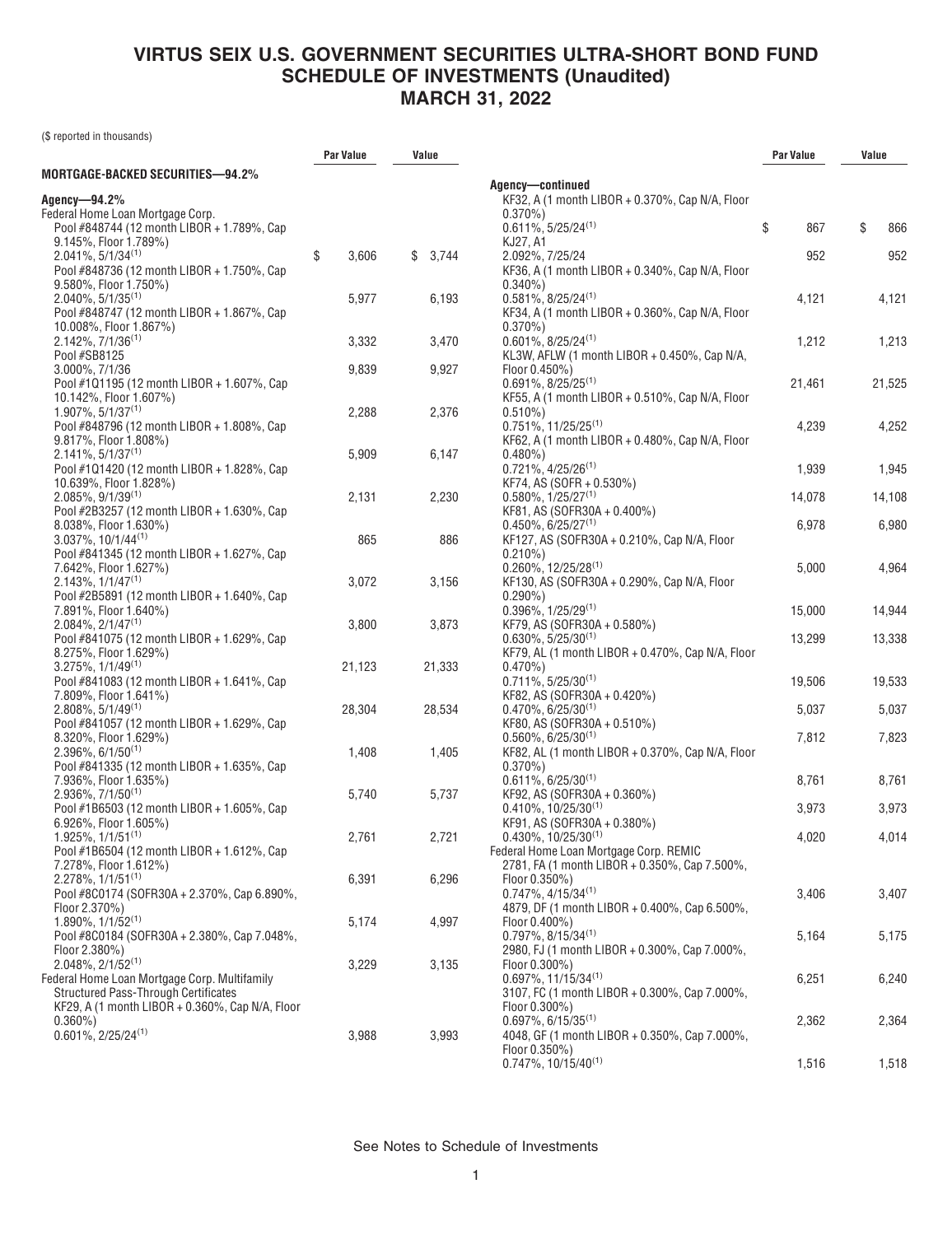(\$ reported in thousands)

|                                                                      | Par Value   | Value       |                                                                                  | Par Value | Value     |
|----------------------------------------------------------------------|-------------|-------------|----------------------------------------------------------------------------------|-----------|-----------|
|                                                                      |             |             |                                                                                  |           |           |
| Agency-continued<br>3820, FA (1 month LIBOR + 0.350%, Cap 7.000%,    |             |             | Agency-continued<br>Pool #MA2820                                                 |           |           |
| Floor $0.350\%$ )                                                    |             |             | 2.500%, 11/1/31                                                                  | \$<br>702 | \$<br>687 |
| $0.747\%$ , 3/15/41 <sup>(1)</sup>                                   | \$<br>6,919 | \$<br>6,921 | Pool #MA2979                                                                     |           |           |
| 3990, GF (1 month LIBOR + 0.400%, Cap 7.000%,                        |             |             | 2.500%, 4/1/32                                                                   | 1,272     | 1,243     |
| Floor 0.400%)                                                        |             |             | Pool #AD0064 (6 month LIBOR + 1.542%, Cap                                        |           |           |
| $0.797\%$ , 3/15/41 <sup>(1)</sup>                                   | 2,955       | 2,957       | 10.936%, Floor 1.542%)                                                           |           |           |
| 4203, PF (1 month LIBOR + 0.250%, Cap 6.500%,                        |             |             | $1.749\%$ , $1/1/35^{(1)}$                                                       | 1,294     | 1,337     |
| Floor $0.250\%$ )                                                    |             |             | Pool #FM4272                                                                     |           |           |
| $0.647\%$ , 9/15/42 <sup>(1)</sup>                                   | 5,792       | 5,760       | 3.000%, 9/1/35                                                                   | 1,707     | 1,725     |
| 4136, EF (1 month LIBOR + 0.250%, Cap 6.500%,                        |             |             | Pool #BM6688                                                                     |           |           |
| Floor 0.250%)                                                        |             |             | 2.000%, 10/1/35                                                                  | 1,182     | 1,133     |
| $0.647\%$ , 11/15/42 <sup>(1)</sup>                                  | 2,455       | 2,445       | Pool #AL2202 (12 month LIBOR + 1.696%, Cap                                       |           |           |
| 4794, WF (1 month LIBOR + 0.350%)                                    |             |             | 9.525%, Floor 1.696%)                                                            |           |           |
| $0.456\%$ , 3/15/43 <sup>(1)</sup>                                   | 8,733       | 8,665       | $2.021\%$ , 6/1/36 <sup>(1)</sup>                                                | 1,512     | 1,569     |
| Federal National Mortgage Association                                |             |             | Pool #MA4362                                                                     |           |           |
| 2016-M3, ASQ2                                                        |             |             | 3.000%, 6/1/36                                                                   | 5,101     | 5,142     |
| 2.263%, 2/25/23                                                      | 77          | 77          | Pool #AL0960 (12 month LIBOR + 1.691%, Cap                                       |           |           |
| 2016-M9, FA (1 month LIBOR + 0.590%, Cap N/A,                        |             |             | 9.782%, Floor 1.691%)                                                            |           |           |
| Floor 0.590%)                                                        |             |             | $1.965\%, 7/1/37^{(1)}$                                                          | 3,438     | 3,575     |
| $0.716\%, 9/25/23^{(1)}$                                             | 4,797       | 4,807       | Pool #AL3421 (U.S. Treasury Yield Curve CMT 1                                    |           |           |
| Pool #BL0422 (1 month LIBOR + 0.370%, Cap                            |             |             | year + 2.375%, Cap 10.750%, Floor 2.375%)                                        |           |           |
| 98.890%, Floor 0.370%)                                               |             |             | $2.448\%$ , 9/1/37 <sup>(1)</sup>                                                | 923       | 976       |
| $0.611\%, 11/1/23^{(1)}$                                             | 21,000      | 20,997      | Pool #AL0270 (12 month LIBOR + 1.642%, Cap                                       |           |           |
| 2016-M13, FA (1 month LIBOR + 0.670%, Cap N/A,                       |             |             | 10.612%, Floor 1.642%)                                                           |           |           |
| Floor 0.670%)                                                        |             |             | $1.925\%, 8/1/38^{(1)}$                                                          | 950       | 988       |
| $0.796\%$ . 11/25/23 <sup>(1)</sup>                                  | 346         | 347         | Pool #AL6516 (12 month LIBOR + 1.763%, Cap                                       |           |           |
| Pool #AN4300 (1 month LIBOR + 0.560%, Cap                            |             |             | 8.692%, Floor 1.763%)                                                            |           |           |
| 98.150%, Floor 0.560%)                                               |             |             | $2.049\%$ , $4/1/40^{(1)}$                                                       | 2,520     | 2,616     |
| $0.801\%, 1/1/24^{(1)}$                                              | 13,393      | 13,394      | Pool #AL7812 (12 month LIBOR + 1.727%, Cap                                       |           |           |
| Pool #AN4364 (1 month LIBOR + 0.590%, Cap                            |             |             | 8.362%, Floor 1.727%)                                                            |           |           |
| 98.130%, Floor 0.590%)                                               |             |             | 1.977%, 11/1/40 <sup>(1)</sup>                                                   | 3,683     | 3,818     |
| $0.831\%, 1/1/24^{(1)}$                                              | 2,821       | 2,820       | Pool #AE0544 (12 month LIBOR + 1.743%, Cap                                       |           |           |
| 2017-M2, FA (1 month LIBOR + 0.530%, Cap N/A,                        |             |             | 8.085%, Floor 1.743%)                                                            |           |           |
|                                                                      |             |             | $1.992\%$ , $11/1/40^{(1)}$                                                      | 1,904     |           |
| Floor 0.530%)<br>$0.656\%$ , 2/25/24 <sup>(1)</sup>                  | 762         | 763         | Pool #AL7477 (12 month LIBOR + 1.795%, Cap                                       |           | 1,974     |
| 2017-M11, FA (1 month LIBOR + 0.470%, Cap                            |             |             | 8.662%, Floor 1.795%)                                                            |           |           |
|                                                                      |             |             |                                                                                  |           |           |
| $6.000\%$ , Floor $0.470\%$ )<br>$0.596\%$ , 9/25/24 <sup>(1)</sup>  | 1,445       | 1,447       | $2.046\%$ , 12/1/40 <sup>(1)</sup><br>Pool #AL0323 (12 month LIBOR + 1.818%, Cap | 1,901     | 1,979     |
| 2017-M13, FA (1 month LIBOR + 0.400%, Cap                            |             |             | 8.352%, Floor 1.818%)                                                            |           |           |
|                                                                      |             |             | $2.082\%$ , 6/1/41 <sup>(1)</sup>                                                | 1,617     | 1,686     |
| $6.000\%$ , Floor $0.400\%$ )<br>$0.526\%$ , 10/25/24 <sup>(1)</sup> | 1,321       | 1,322       |                                                                                  |           |           |
| 2015-M14, FA (1 month LIBOR + 0.620%, Cap N/A,                       |             |             | Pool #AL8796 (12 month LIBOR + 1.825%, Cap                                       |           |           |
|                                                                      |             |             | 8.391%, Floor 1.825%)<br>$2.096\%$ , $9/1/41^{(1)}$                              | 5,038     | 5,238     |
| Floor 0.620%)<br>$1.077\%$ . 10/25/25 <sup>(1)</sup>                 | 10,768      | 10,844      | Pool #AL1886 (12 month LIBOR + 1.752%, Cap                                       |           |           |
|                                                                      |             |             | 8.480%, Floor 1.752%)                                                            |           |           |
| 2015-M6, FA (1 month LIBOR + 0.300%, Cap N/A,<br>Floor 0.300%)       |             |             | $2.481\%$ , 6/1/42 <sup>(1)</sup>                                                | 293       | 304       |
| $0.757\%$ , $1/25/26^{(1)}$                                          | 14,993      | 15,005      |                                                                                  |           |           |
| Pool #BS0309 (SOFR30A + 0.380%, Cap 97.930%,                         |             |             | Pool #AL8872 (12 month LIBOR + 1.802%, Cap                                       |           |           |
|                                                                      |             |             | 8.341%, Floor 1.802%)<br>$2.080\%$ , $7/1/42^{(1)}$                              | 7,090     | 7,366     |
| Floor 0.380%)<br>$0.430\%$ , 10/1/28 <sup>(1)</sup>                  | 7,750       | 7,749       | Pool #BM4557 (12 month LIBOR + 1.762%, Cap                                       |           |           |
| Pool #AL8827                                                         |             |             | 7.911%, Floor 1.765%)                                                            |           |           |
| 3.000%, 2/1/29                                                       | 882         | 879         | $2.031\%$ , 5/1/45 <sup>(1)</sup>                                                | 2,540     | 2,626     |
| Pool #BL5697 (1 month LIBOR + 0.650%, Cap                            |             |             | Pool #B07214 (U.S. Treasury Yield Curve CMT 1                                    |           |           |
| 98.860%, Floor 0.650%)                                               |             |             | year + 1.525%, Cap 7.100%, Floor 1.525%)                                         |           |           |
| $0.891\%, 2/1/30^{(1)}$                                              | 6,300       | 6,300       | $2.375\%$ , $7/1/47^{(1)}$                                                       | 3,650     | 3,634     |
| Pool #BS0549 (SOFR30A + 0.410%, Cap 98.400%,                         |             |             | Pool #BE3734 (12 month LIBOR + 1.620%, Cap                                       |           |           |
| Floor 0.410%)                                                        |             |             | 7.867%, Floor 1.620%)                                                            |           |           |
| $0.460\%$ , $1/1/31^{(1)}$                                           | 4,705       | 4,709       | $2.867\%, 7/1/47^{(1)}$                                                          | 3,408     | 3,489     |
| Pool #BS0168 (SOFR30A + 0.420%, Cap 98.310%,                         |             |             | Pool #B06296 (U.S. Treasury Yield Curve CMT 1                                    |           |           |
| Floor 0.420%)                                                        |             |             | year + 1.525%, Cap 7.100%, Floor 1.525%)                                         |           |           |
| $0.470\%, 1/1/31^{(1)}$                                              | 31,100      | 31,099      | $3.002\%$ , $7/1/47^{(1)}$                                                       | 754       | 761       |
|                                                                      |             |             |                                                                                  |           |           |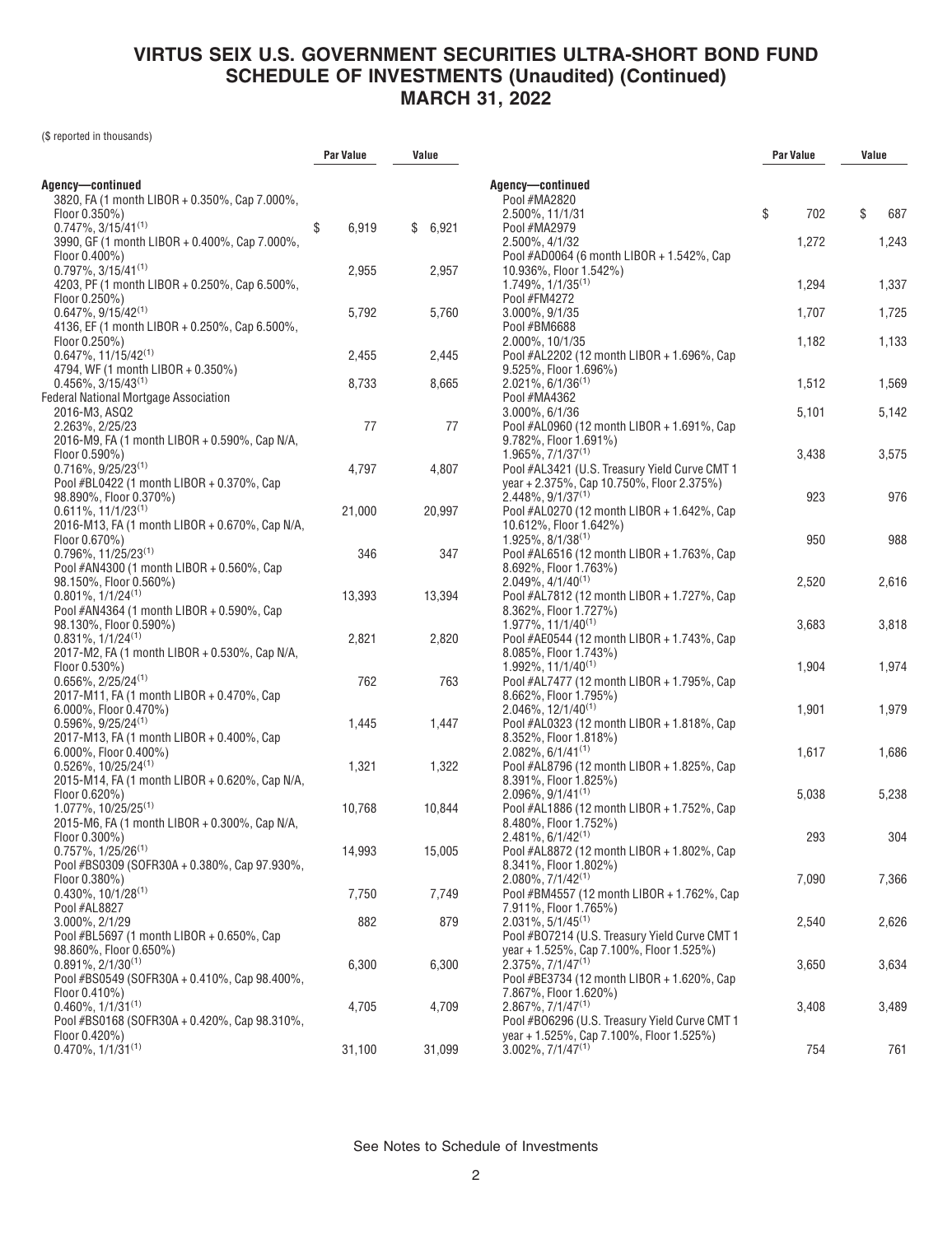(\$ reported in thousands)

|                                               | <b>Par Value</b> | Value       |                                                | Par Value   | Value       |
|-----------------------------------------------|------------------|-------------|------------------------------------------------|-------------|-------------|
| Agency-continued                              |                  |             | Agency-continued                               |             |             |
| Pool #BM1805 (12 month LIBOR + 1.605%, Cap    |                  |             | 2005-58, KF (1 month LIBOR + 0.500%, Cap       |             |             |
| 7.820%, Floor 1.605%)                         |                  |             | $6.500\%$ , Floor 0.500%)                      |             |             |
| $2.828\%, 9/1/47^{(1)}$                       | \$<br>6,360      | \$<br>6,435 | $0.957\%$ , $7/25/35^{(1)}$                    | \$<br>3,295 | \$<br>3,317 |
| Pool #CA4499 (12 month LIBOR + 1.600%, Cap    |                  |             | 2018-96, FC (1 month LIBOR + 0.450%, Cap       |             |             |
| 7.673%, Floor 1.600%)                         |                  |             | 6.500%, Floor 0.450%)                          |             |             |
| $2.673\%, 9/1/48^{(1)}$                       | 1,772            | 1,782       | $0.907\%$ , 10/25/35 <sup>(1)</sup>            | 6,048       | 6,072       |
| Pool #BM4556 (12 month LIBOR + 1.596%, Cap    |                  |             | 2006-31, FP (1 month LIBOR + 0.300%, Cap       |             |             |
| 8.336%, Floor 1.596%)                         |                  |             | 7.000%, Floor 0.300%)                          |             |             |
| $3.335\%$ , 10/1/48 <sup>(1)</sup>            | 4,236            | 4,323       | $0.757\%$ , 5/25/36 <sup>(1)</sup>             | 3,062       | 3,058       |
| Pool #CA3138 (12 month LIBOR + 1.602%, Cap    |                  |             | 2006-63, FD (1 month LIBOR + 0.450%, Cap       |             |             |
| 8.656%, Floor 1.602%)                         |                  |             | 7.000%, Floor 0.450%)                          |             |             |
| $3.656\%, 2/1/49^{(1)}$                       | 4,856            | 4,920       | $0.907\%$ , $7/25/36^{(1)}$                    | 3,636       | 3,651       |
| Pool #B07215 (U.S. Treasury Yield Curve CMT 1 |                  |             | 2006-113, NF (1 month LIBOR + 0.350%, Cap      |             |             |
| year + 1.650%, Cap 8.159%, Floor 1.650%)      |                  |             | 7.000%, Floor 0.350%)                          |             |             |
| $3.057\%$ , $4/1/49^{(1)}$                    | 1,317            | 1,326       | $0.807\%$ , 9/25/36 <sup>(1)</sup>             | 2,355       | 2,356       |
| Pool #B07216 (U.S. Treasury Yield Curve CMT 1 |                  |             | 2007-106, FN (1 month LIBOR + 0.590%, Cap      |             |             |
| year + 1.650%, Cap 7.739%, Floor 1.650%)      |                  |             | 7.000%, Floor 0.590%)                          |             |             |
| $2.739\%$ , 5/1/49 <sup>(1)</sup>             | 467              | 467         | $1.047\%$ , 11/25/37 <sup>(1)</sup>            | 3,867       | 3,913       |
| Pool #BP5563 (12 month LIBOR + 1.600%, Cap    |                  |             | 2009-66, FP (1 month LIBOR + 0.900%, Cap       |             |             |
| 7.440%, Floor 1.600%)                         |                  |             | 7.000%, Floor 0.900%)                          |             |             |
| $2.440\%$ , $4/1/50^{(1)}$                    | 2,473            | 2,456       | $1.357\%$ , 9/25/39 <sup>(1)</sup>             | 5,731       | 5,833       |
| Pool #BM6855 (12 month LIBOR + 1.618%, Cap    |                  |             | 2010-59, FC (1 month LIBOR + 1.000%, Cap       |             |             |
| 7.577%, Floor 1.618%)                         |                  |             | $6.000\%$ , Floor 1.000%)                      |             |             |
| $2.577\%$ , 6/1/50 <sup>(1)</sup>             | 11,479           | 11,411      | 1.457%, 1/25/40 <sup>(1)</sup>                 | 3,162       | 3,221       |
| Pool #BP8393 (12 month LIBOR + 1.610%, Cap    |                  |             | 2010-137, WB                                   |             |             |
| 7.324%, Floor 1.610%)                         |                  |             | 2.075%, 7/25/40                                | 1,299       | 1,351       |
| $2.324\%, 7/1/50^{(1)}$                       | 6,540            | 6,380       | 2012-71, FP (1 month LIBOR + 0.350%, Cap       |             |             |
| Pool #BM6378 (12 month LIBOR + 1.606%, Cap    |                  |             | 7.000%, Floor 0.350%)                          |             |             |
| 7.435%, Floor 1.606%)                         |                  |             | $0.807\%$ , 3/25/41 <sup>(1)</sup>             | 1,567       | 1,569       |
| $2.481\%, 7/1/50^{(1)}$                       | 2,315            | 2,271       | 2013-34, PF (1 month LIBOR + 0.350%, Cap       |             |             |
| Pool #BP1780 (SOFR30A + 2.350%, Cap 7.079%,   |                  |             | $6.500\%$ , Floor 0.350%)                      |             |             |
| Floor 2.350%)                                 |                  |             | $0.807\%$ , 8/25/42 <sup>(1)</sup>             | 4,991       | 4,984       |
| $2.079\%$ , 6/1/51 <sup>(1)</sup>             | 2,522            | 2,476       | 2017-104, PA                                   |             |             |
| Pool #BT0206 (SOFR30A + 2.123%, Cap 6.880%,   |                  |             | 3.000%, 2/25/46                                | 4,822       | 4,768       |
| Floor 2.123%)                                 |                  |             | 2016-67, AF (1 month LIBOR + 0.400%, Cap       |             |             |
| $1.880\%$ , 9/1/51 <sup>(1)</sup>             | 5,087            | 4,930       | 6.500%, Floor 0.400%)                          |             |             |
| Pool #BU2464 (SOFR30A + 2.100%, Cap 6.692%,   |                  |             | $0.857\%$ , 9/25/46 <sup>(1)</sup>             | 5,354       | 5,367       |
| Floor 2.100%)                                 |                  |             | 2019-13, FG (1 month LIBOR + 0.400%, Cap       |             |             |
| $1.692\%$ , $10/1/51^{(1)}$                   | 4,653            | 4,476       | 6.500%, Floor 0.400%)                          |             |             |
| Pool #BU9421 (SOFR30A + 2.350%, Cap 6.939%,   |                  |             | $0.857\%$ , 4/25/49 <sup>(1)</sup>             | 9,370       | 9,396       |
| Floor 2.350%)                                 |                  |             | <b>FRESB Mortgage Trust</b>                    |             |             |
| $1.939\%$ , $12/1/51^{(1)}$                   | 2,121            | 2,056       | 2015-SB6, A5 (1 month LIBOR + 0.700%, Cap N/A, |             |             |
| Pool #BT9466 (SOFR30A + 2.125%, Cap 7.013%,   |                  |             | Floor 0.700%)                                  |             |             |
| Floor 2.125%)                                 |                  |             | $0.941\%, 9/25/35^{(1)}$                       | 949         | 946         |
| 2.013%, 12/1/51(1)                            | 13,591           | 13,224      | 2016-SB13, A5H (1 month LIBOR + 0.700%, Cap    |             |             |
| Federal National Mortgage Association REMIC   |                  |             | N/A, Floor 0.700%)                             |             |             |
| 2011-62, LF (1 month LIBOR + 0.400%, Cap      |                  |             | $0.941\%, 1/25/36^{(1)}$                       | 8,555       | 8,538       |
| 7.000%, Floor 0.400%)                         |                  |             | 2016-SB16, A5H (1 month LIBOR + 0.700%, Cap    |             |             |
| $0.857\%$ , 1/25/32 <sup>(1)</sup>            | 6,095            | 6,107       | N/A, Floor 0.700%)                             |             |             |
| 2013-62, FQ (1 month LIBOR + 0.250%, Cap      |                  |             | $0.941\%$ , 5/25/36 <sup>(1)</sup>             | 6,323       | 6,311       |
| 7.000%, Floor 0.250%)                         |                  |             | 2016-SB18, A5H (1 month LIBOR + 0.700%, Cap    |             |             |
| $0.707\%$ , 9/25/32 <sup>(1)</sup>            | 3,068            | 3,053       | N/A, Floor 0.700%)                             |             |             |
| 2018-92, AF (1 month LIBOR + 0.400%, Cap      |                  |             | $0.941\%, 5/25/36^{(1)}$                       | 501         | 500         |
| 6.500%, Floor 0.400%)                         |                  |             | 2016-SB23, A5H (1 month LIBOR + 0.700%, Cap    |             |             |
| $0.857\%$ , 5/25/33 <sup>(1)</sup>            | 6,021            | 6,034       | N/A, Floor 0.700%)                             |             |             |
| 2005-17, FA (1 month LIBOR + 0.300%, Cap      |                  |             | $0.941\%$ , $9/25/36^{(1)}$                    | 1,035       | 1,033       |
| 7.000%, Floor 0.300%)                         |                  |             | 2015-SB3, A5 (1 month LIBOR + 0.700%, Cap N/A, |             |             |
| $0.757\%$ , 3/25/35 <sup>(1)</sup>            | 5,102            | 5,094       | Floor 0.700%)                                  |             |             |
| 2005-74, NA (1 month LIBOR + 0.420%, Cap      |                  |             | $0.941\%$ , $8/25/42^{(1)}$                    | 320         | 319         |
| 6.500%, Floor 0.420%)                         |                  |             | 2016-SB19, A5H (1 month LIBOR + 0.700%, Cap    |             |             |
| $0.877\%$ , 5/25/35 <sup>(1)</sup>            | 9,152            | 9,171       | N/A, Floor 0.700%)                             | 592         | 591         |
|                                               |                  |             | $0.941\%, 1/25/46^{(1)}$                       |             |             |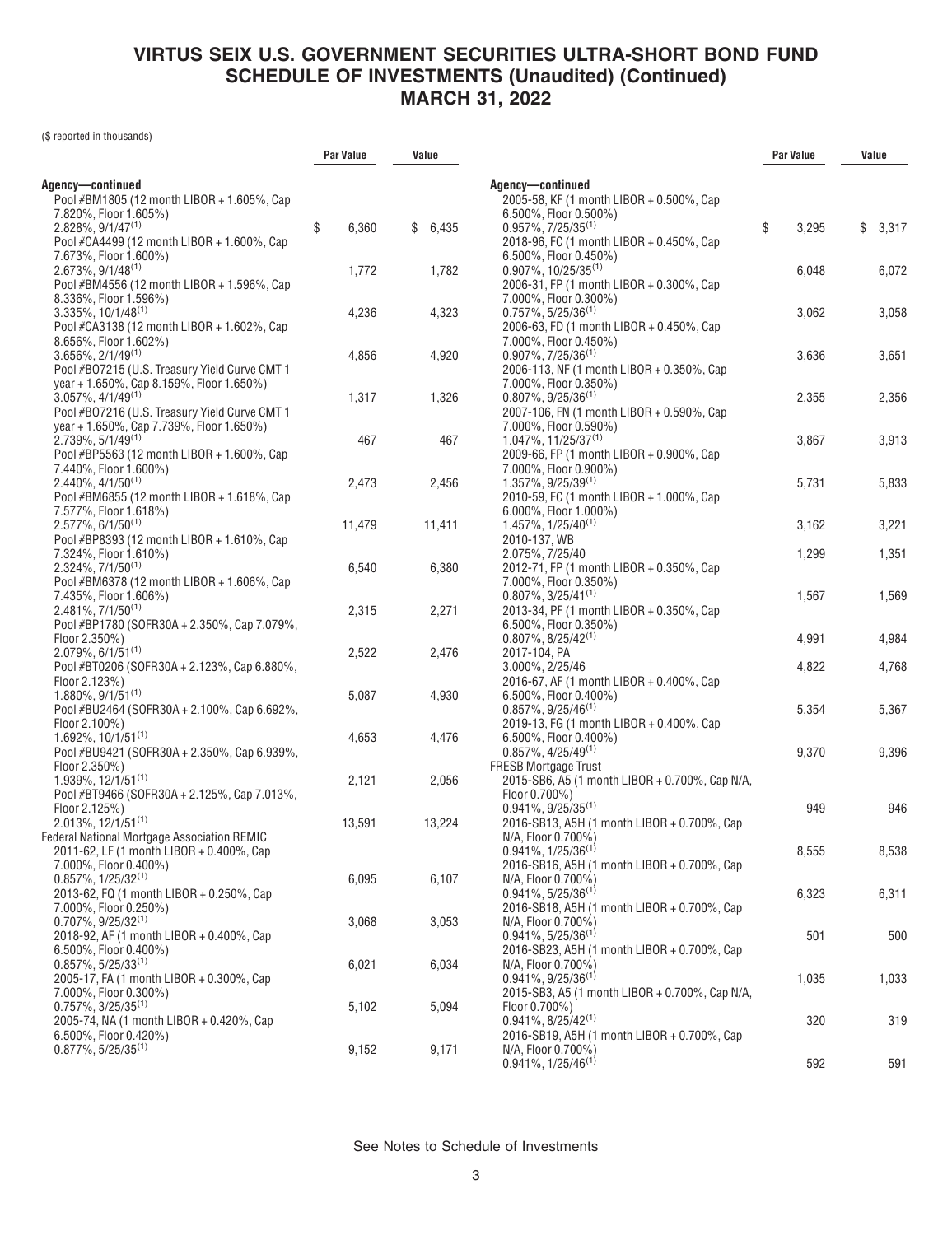(\$ reported in thousands)

|                                                                          | Par Value   | Value       |  |
|--------------------------------------------------------------------------|-------------|-------------|--|
| Agency-continued                                                         |             |             |  |
| Government National Mortgage Association                                 |             |             |  |
| 2003-57, FA (1 month LIBOR + 0.450%, Cap                                 |             |             |  |
| 7.000%, Floor 0.450%)                                                    |             |             |  |
| $0.881\%$ , $7/16/33^{(1)}$                                              | \$<br>2,816 | \$<br>2,824 |  |
| 2003-67, FP (1 month LIBOR + 0.900%, Cap<br>8.000%, Floor 0.900%)        |             |             |  |
| 1.349%, 8/20/33(1)                                                       | 2,353       | 2,374       |  |
| 2004-38, FA (1 month LIBOR + 0.400%, Cap                                 |             |             |  |
| 8.000%, Floor 0.400%)                                                    |             |             |  |
| $0.831\%, 5/16/34^{(1)}$                                                 | 3,528       | 3,534       |  |
| 2009-88, FA (1 month LIBOR + 0.750%, Cap                                 |             |             |  |
| 7.000%, Floor 0.750%)                                                    |             |             |  |
| $1.181\%$ , 10/16/39 <sup>(1)</sup>                                      | 5,017       | 5,085       |  |
| 2011-28, FG (1 month LIBOR + 0.500%, Cap                                 |             |             |  |
| 6.500%, Floor 0.500%)                                                    |             |             |  |
| $0.949\%$ , 12/20/40 <sup>(1)</sup>                                      | 7,112       | 7,142       |  |
| Government National Mortgage Association I Pool                          |             |             |  |
| #AC3667<br>1.660%, 8/15/26                                               | 903         | 904         |  |
| Government National Mortgage Association II                              |             |             |  |
| Pool #MA1132                                                             |             |             |  |
| 2.000%, 7/20/28                                                          | 6,052       | 5,842       |  |
| Pool #CC0194                                                             |             |             |  |
| 3.000%, 2/20/36                                                          | 1,789       | 1,773       |  |
| <b>Small Business Administration</b>                                     |             |             |  |
| Pool #510076 (PRIME minus 2.650%)                                        |             |             |  |
| $0.600\%$ , 5/25/27 <sup>(1)</sup>                                       | 2,759       | 2,779       |  |
| Pool #510083 (PRIME minus 2.650%)                                        |             |             |  |
| $0.600\%$ , 9/25/27 <sup>(1)</sup>                                       | 651         | 656         |  |
| Pool #510241 (PRIME minus 2.600%)                                        |             |             |  |
| $0.650\%$ , 10/25/27 <sup>(1)</sup><br>Pool #510254 (PRIME minus 2.600%) | 2,315       | 2,341       |  |
| $0.650\%$ , 5/25/28 <sup>(1)</sup>                                       | 5,326       | 5,390       |  |
| Pool #510228 (PRIME minus 2.500%)                                        |             |             |  |
| $0.750\%$ , $7/25/28^{(1)}$                                              | 779         | 791         |  |
| Pool #510219 (PRIME minus 2.650%)                                        |             |             |  |
| $0.600\%$ , 11/25/28 <sup>(1)</sup>                                      | 2,431       | 2,449       |  |
| Pool #510273 (PRIME minus 2.500%)                                        |             |             |  |
| $0.750\%$ , 11/25/28 <sup>(1)</sup>                                      | 4,303       | 4,368       |  |
| Pool #510256 (PRIME minus 2.600%)                                        |             |             |  |
| $0.650\%$ , 12/25/28 <sup>(1)</sup>                                      | 5,249       | 5,312       |  |
| Pool #510032 (PRIME minus 2.650%)                                        |             |             |  |
| $0.600\%$ , 6/25/34 <sup>(1)</sup>                                       | 2,721       | 2,746       |  |
| TOTAL MORTGAGE-BACKED SECURITIES                                         |             |             |  |
| (Identified Cost \$714,720)                                              |             | 712,175     |  |
| TOTAL LONG-TERM INVESTMENTS—94.2%                                        |             |             |  |
| (Identified Cost \$714,720)                                              |             | 712,175     |  |
|                                                                          |             |             |  |

|                                                                                                                                                                                                  |                                                                                                                               | <b>Shares</b> | Value                |
|--------------------------------------------------------------------------------------------------------------------------------------------------------------------------------------------------|-------------------------------------------------------------------------------------------------------------------------------|---------------|----------------------|
|                                                                                                                                                                                                  | SHORT-TERM INVESTMENT—6.2%                                                                                                    |               |                      |
| $0.194\%$ <sup>(2)</sup>                                                                                                                                                                         | Money Market Mutual Fund-6.2%<br>Dreyfus Government Cash Management Fund -<br>Institutional Shares (seven-day effective yield | 46,753,676    | \$46,754             |
|                                                                                                                                                                                                  | <b>TOTAL SHORT-TERM INVESTMENT</b>                                                                                            |               |                      |
|                                                                                                                                                                                                  | (Identified Cost \$46,754)                                                                                                    |               | 46,754               |
|                                                                                                                                                                                                  | TOTAL INVESTMENTS-100.4%<br>(Identified Cost \$761,474)<br>Other assets and liabilities, net-(0.4)%                           |               | \$758,929<br>(2,684) |
|                                                                                                                                                                                                  | <b>NET ASSETS-100.0%</b>                                                                                                      |               | \$756,245            |
| SOFR                                                                                                                                                                                             | Secured Overnight Financing Rate<br>SOFR30A Secured Overnight Financing Rate 30 Day Average                                   |               |                      |
| <b>Footnote Legend:</b><br>parenthesis represents benchmark and reference rate for each security. Certain<br>variable rate securities are not based on a published reference rate and spread but | <sup>(1)</sup> Variable rate security. Rate disclosed is as of March 31, 2022. Information in                                 |               |                      |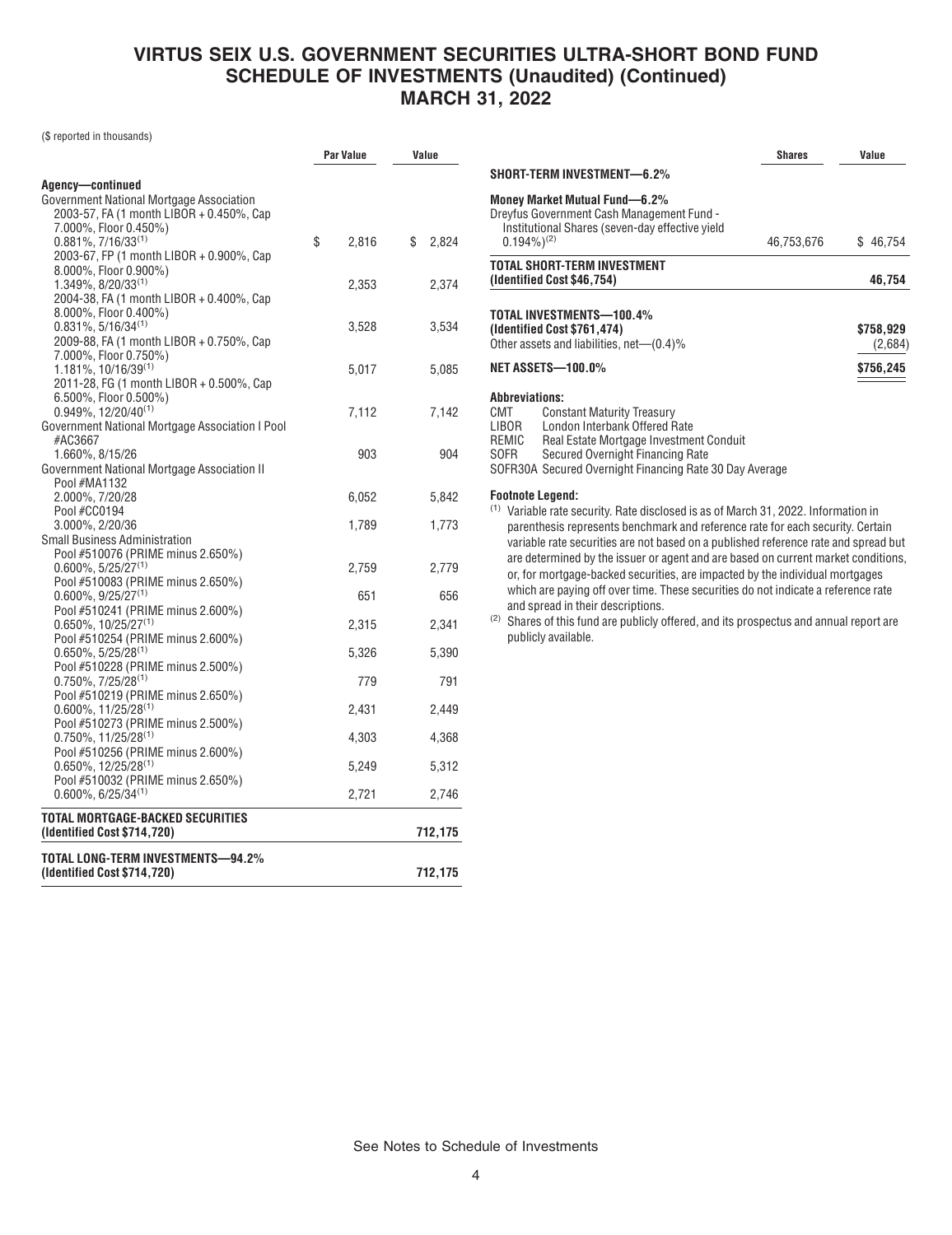(\$ reported in thousands)

#### **Exchange-Traded Futures contracts as of March 31, 2022 were as follows:**

| <b>Issue</b>                     | Expiration       | <b>Contracts</b><br>Purchased/(Sold) | <b>Notional Value</b> | Value /<br><b>Unrealized</b><br>Appreciation | Value<br><b>Unrealized</b><br>(Depreciation) |
|----------------------------------|------------------|--------------------------------------|-----------------------|----------------------------------------------|----------------------------------------------|
| <b>Short Contracts:</b>          |                  |                                      |                       |                                              |                                              |
| 2 Year U.S. Treasury Note Future | <b>June 2022</b> | (44)                                 | \$ (9,325)            | 129<br>SS.                                   |                                              |
| 5 Year U.S. Treasury Note Future | <b>June 2022</b> | (400)                                | (45, 875)             | 1,223                                        |                                              |
| <b>Total</b>                     |                  |                                      |                       | \$1,352                                      |                                              |

The following table summarizes the market value of the Fund's investments as of March 31, 2022, based on the inputs used to value them (See Security Valuation Note 1 in the Notes to Schedule of Investments):

|                                     | Total<br>Value at<br>March 31, 2022 | Level 1<br><b>Quoted Prices</b> | Level 2<br>Significant<br>Observable<br>Inputs |
|-------------------------------------|-------------------------------------|---------------------------------|------------------------------------------------|
| Assets:                             |                                     |                                 |                                                |
| <b>Debt Securities:</b>             |                                     |                                 |                                                |
| Mortgage-Backed Securities          | \$712.175                           | \$                              | \$712,175                                      |
| Money Market Mutual Fund            | 46.754                              | 46.754                          |                                                |
| <b>Other Financial Instruments:</b> |                                     |                                 |                                                |
| <b>Futures Contracts</b>            | 1,352                               | 1,352                           |                                                |
| <b>Total Investments</b>            | \$760,281                           | \$48,106                        | \$712,175                                      |
|                                     |                                     |                                 |                                                |

There were no securities valued using significant unobservable inputs (Level 3) at March 31, 2022.

There were no transfers into or out of Level 3 related to securities held at March 31, 2022.